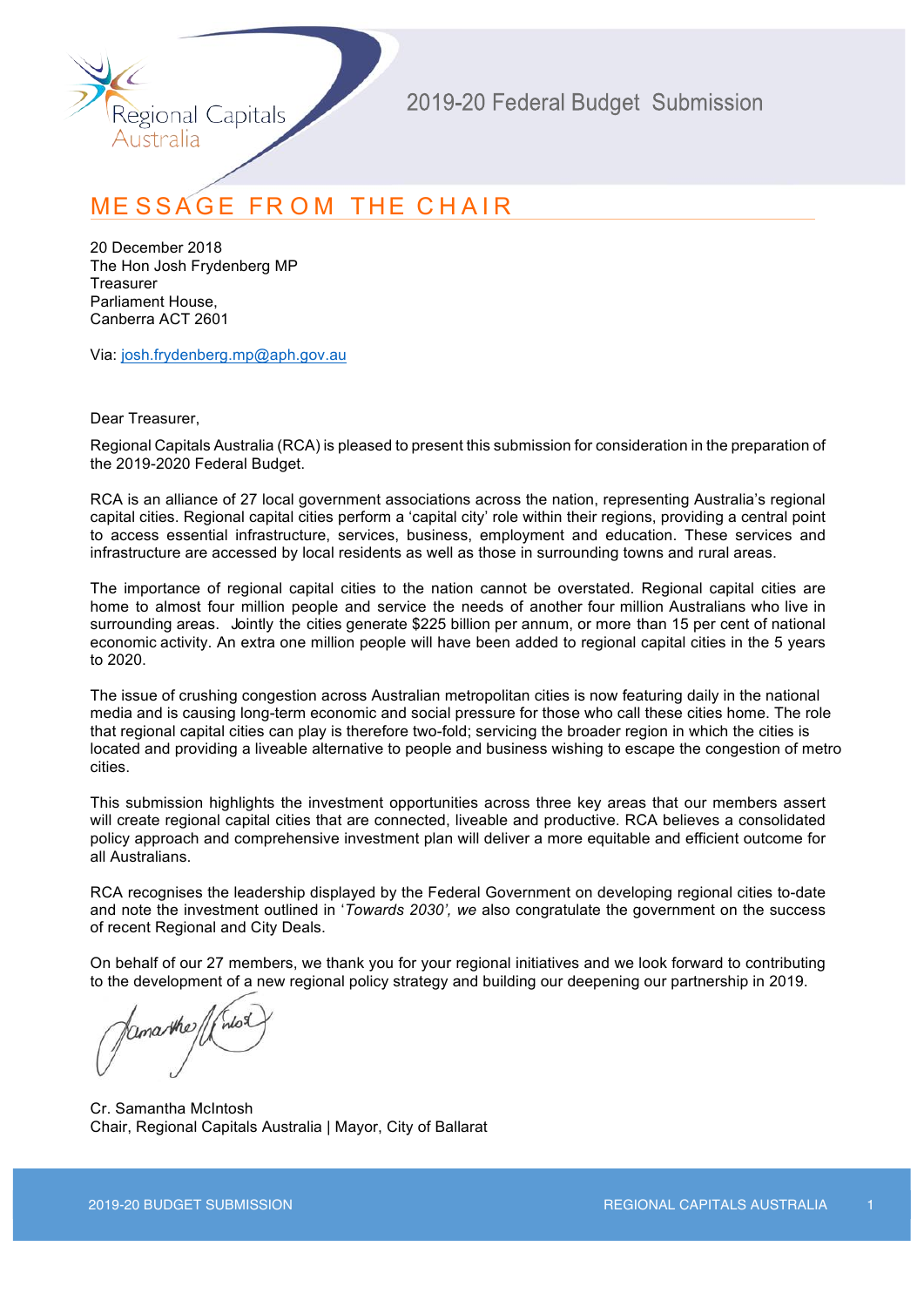

# **Table of Contents**

| Summary Of Recommendations<br>13.                          |  |  |  |  |
|------------------------------------------------------------|--|--|--|--|
| For more information:                                      |  |  |  |  |
| Rachael Sweeney                                            |  |  |  |  |
| <b>Secretariat Services</b><br>Regional Capitals Australia |  |  |  |  |
| P: (03) 8658 5715                                          |  |  |  |  |

E: Secretariat@regionalcapitalsaustralia.org

www.regionalcapitalsaustralia.org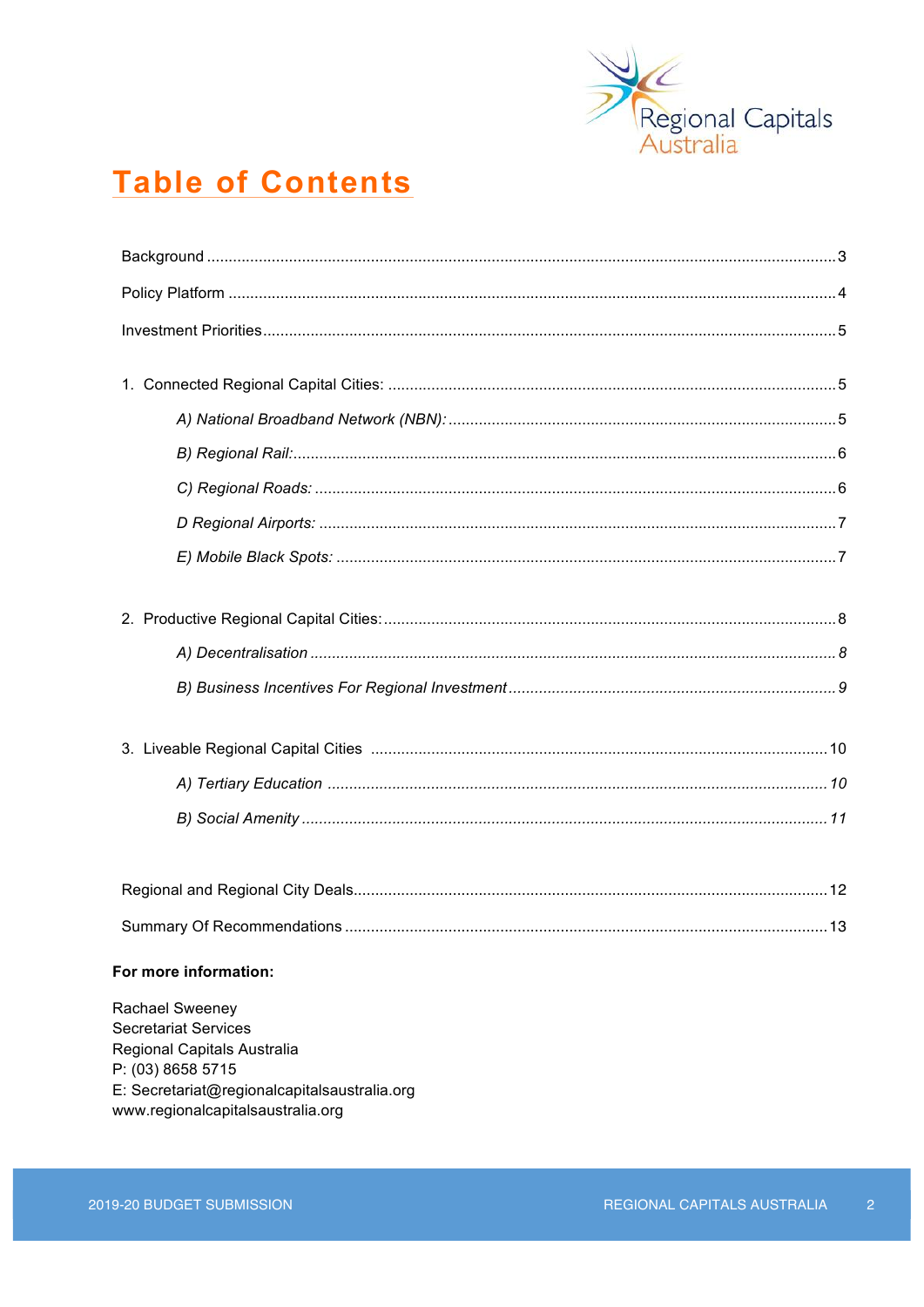

### **BACKGROUND**

Vibrant and productive regional capital cities are key to Australia's sustainability and prosperity.

Regional capital cities are also growing - all Regional Capitals Australia (RCA) members are striving to continue this trend and as such have a growth agenda for their communities.

This growth has a historical as well as a modern context. The growth of Australia's regional cities is a 100-year trend, which began when residents of smaller rural towns were seeking more services, infrastructure and non-agriculture based employment, began moving to the larger population centres located in their regions.

Due to this growth regional cities have taken on a 'capital city' role, acting as service hubs for their region. These services and infrastructure are accessed by local residents as well as those in surrounding towns and rural areas; every day, eight million Australians rely on regional capital cities for their everyday needs.

In addition to the service hub role, growth in regional capital cities can also be attributed to Australia's strong immigration rate and more recently, our member cities providing urban centres which are the liveable and affordable alternative to the congested major capitals.

As has been the topic of national discussion over the past 12 months, Australia is growing – rapidly. According to the latest ABS data, Australia's overall population increases by one person every 1 minute and 23 seconds.

Meeting the cost of this growth will be challenging - Infrastructure Australia puts the cost of addressing the national infrastructure deficit anywhere between \$450 - \$700 billion. Federal and State Governments cannot afford to allow this gap to widen.

The congestion caused by this growth in metro cities has led to recent public debate about cutting the permanent migration limit, which RCA states is a short-term, limited solution. In February 2018 during an ABC interview, Prime Minister Scott Morrison stated that cutting permanent migration would put a between \$4-5 billion burden on the budget and would also result in a reduction of skilled intake.<sup>1</sup>

RCA's members across regional capital cities have actively committed to welcoming migration, particularly from skilled workers who will be able to assist in building strong regional economies.

In light of the pressures faced, regional capital cities offer a viable solution for both regional communities and metropolitan cities. Higher regional population growth is part of the solution that will 'ease the squeeze' on the five metropolitan cities while increasing overall national productivity. The funding opportunities outlined in this submission will enable the potential of regional capital cities to be realised.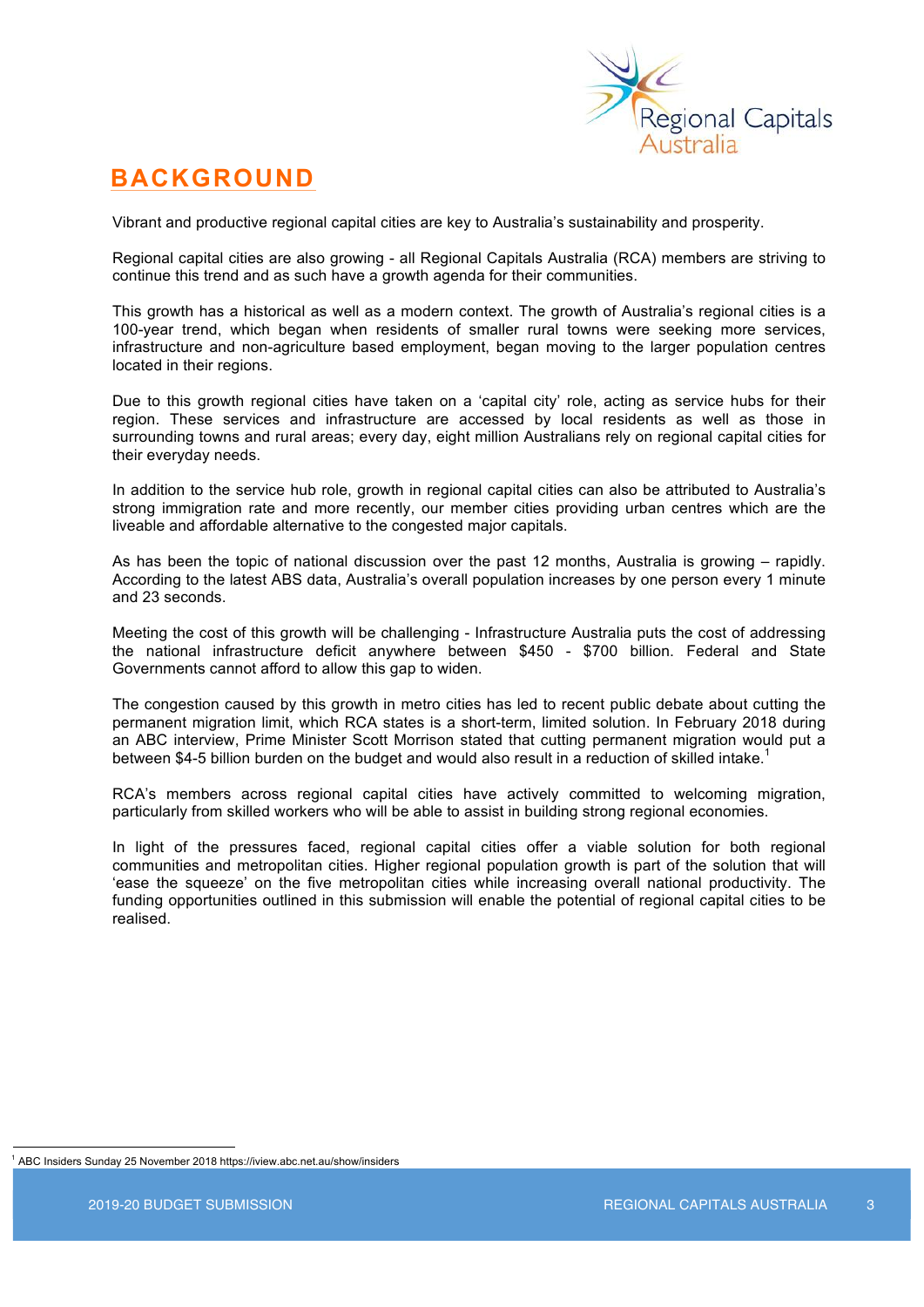

## **POLICY PLATFORM**

RCA's vision is to grow regional capital cities that are:

- 1. **Strong service centres**: that continue to be a central point to access essential infrastructure, services, business, employment and education;
- 2. **Easing the metropolitan congestion:** encouraging regional migration and decentralisation options for new and existing residents and businesses can take the pressure of major metropolitan capitals;
- 3. **An affordable alternative:** providing affordable housing and industry industrial land options for families and business seeking to avoid the inflated housing markets of the major metropolitan capitals

To achieve this vision we must continue to build regional capital cities that are:

- **4. Connected:** with roads, rail, airports, broadband and mobile telecommunications;
- **5. Productive:** with diverse economies that can be built with government and private sector decentralisation and skilled labour shaped through strong tertiary education opportunities; and
- **6. Liveable:** with high levels of essential services, social amenities and a continued supply of affordable housing options.

*Figure 1. Proposed priority funding areas for the 2018-2019 Federal Budget*



Work undertaken by the Regional Australia Institute has identified that with the appropriate level of planning, regional cities will "produce twice as much as all the new economy industries produce in today's metropolitan cities" by 2031.<sup>2</sup> For regional cities to reach their potential of generating \$378 billion in economic output, immediate action is needed. A concerted focus on growth and investment for regional capital cities is key to securing sustainable growth in our regions and metropolitan cities.

This submission outlines a \$2 billion investment opportunity to leverage the existing potential of regional capital cities into a long-term vision for Australia. A number of recommendations referenced in this submission reinforce the conclusions made in the Select Committee on Regional Development and Decentralisation '*Regions at the Ready'* final report, due to the strong alignment across key priorities for regional investment.

<sup>&</sup>lt;sup>2</sup> Regional Australia Institute (RAI), Regional centres carry their weight for the economy http://www.regionalaustralia.org.au/home/2017/07/regionalcentres-carry-weight-economy/ June 2017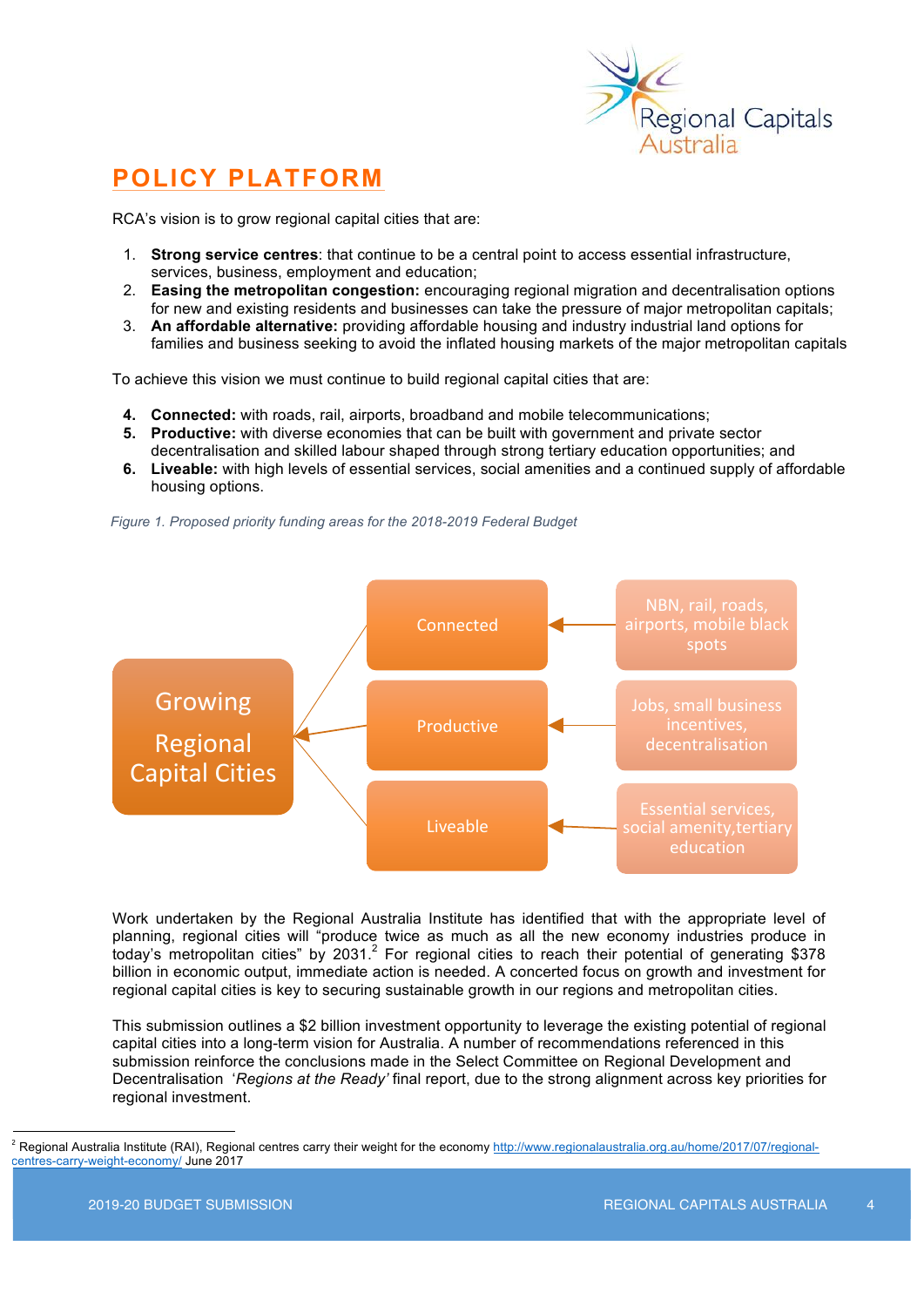

## **INVESTMENT PRIORITIES**

### **1. Connected Regional Capital Cities**

Connectivity and access to national and international markets by road, rail and air are critical for people and businesses located or living in regional capital cities, particularly for industry sectors such as agriculture, manufacturing, construction and mining.

Connectivity enables a mobile workforce, such as the Fly-In-Fly-Out (FIFO) and Drive-in-Drive-Out (DIDO) for both regional communities and the broader Australian economy. Similarly, same-day business travel to metropolitan capitals and to other regional capital cities creates access to broader job networks and operations options for locally-based businesses.

The rapid acceleration of business being conducted digitally requires regional capital cities to have access to the same level of digital connectivity as their metro counterparts. The complete and efficient rollout of broadband and reduction in mobile black spots in regional capital cities are urgent issues, constraining population and skilled jobs growth.

Connectivity through the regularity of plane services, faster rail, high-speed broadband and mobile access is key to overcoming the tyranny of distance. Efficiency and effectiveness across connectivity measures will enable regions to be brought closer - closing the digital divide and increasing productivity. To maximise the potential of regional capital cities, connectivity across physical and digital infrastructure needs to be prioritised for investment.

#### *'Regions at the Ready' recommendation alignment<sup>3</sup> :*

The following recommendations from the Select Committee on Regional Development and Decentralisation *'Regions at the Ready'* Inquiry supports the recommendations made in this submission relating to connectivity, including;

**Recommendation 1:** The Committee recommends that the Federal Government increases its investment in building enabling infrastructure to improve connectivity, key services and amenities through coordinated regional plans.

*Recommendation 12:* Development of a comprehensive White Policy and Green Paper, including on the need for access to information technology, strong and reliable communication, specifically mobile phone and NBN as well as the need for strong and reliable transport infrastructure to support passenger and freight requirements.

#### *a) National Broadband Network (NBN)*

In a recent RCA membership survey, 80% of the capitals surveyed cited 'communications' and 'technology' as a 'top 3' policy priority for their city. Fast broadband access is now a core liveability requirement, particularly as the availability of high-speed broadband services and other connectivity technologies reduce social isolation and the tyranny of distance.

Better internet connections draw jobs to regions not just by attracting businesses, but by attracting knowledge workers for whom fast broadband is a baseline liveability requirement. When the NBN was announced, it was welcomed as a means of narrowing the economic and social inequity between residents in regional capital cities and those in metropolitan areas. The roll out of the NBN should be evaluated and prioritised where investment is required in regional capital cities.

<sup>&</sup>lt;sup>3</sup> House of Representatives Select Committee on Regional Development and Decentralisation, '*Regions at the ready; investing in Australia's future'* https://parlinfo.aph.gov.au/parlInfo/download/committees/reportrep/024136/toc\_pdf/RegionsattheReadyInvestinginAustralia'sFuture.pdf;fileType=applica tion/pdf pg.xix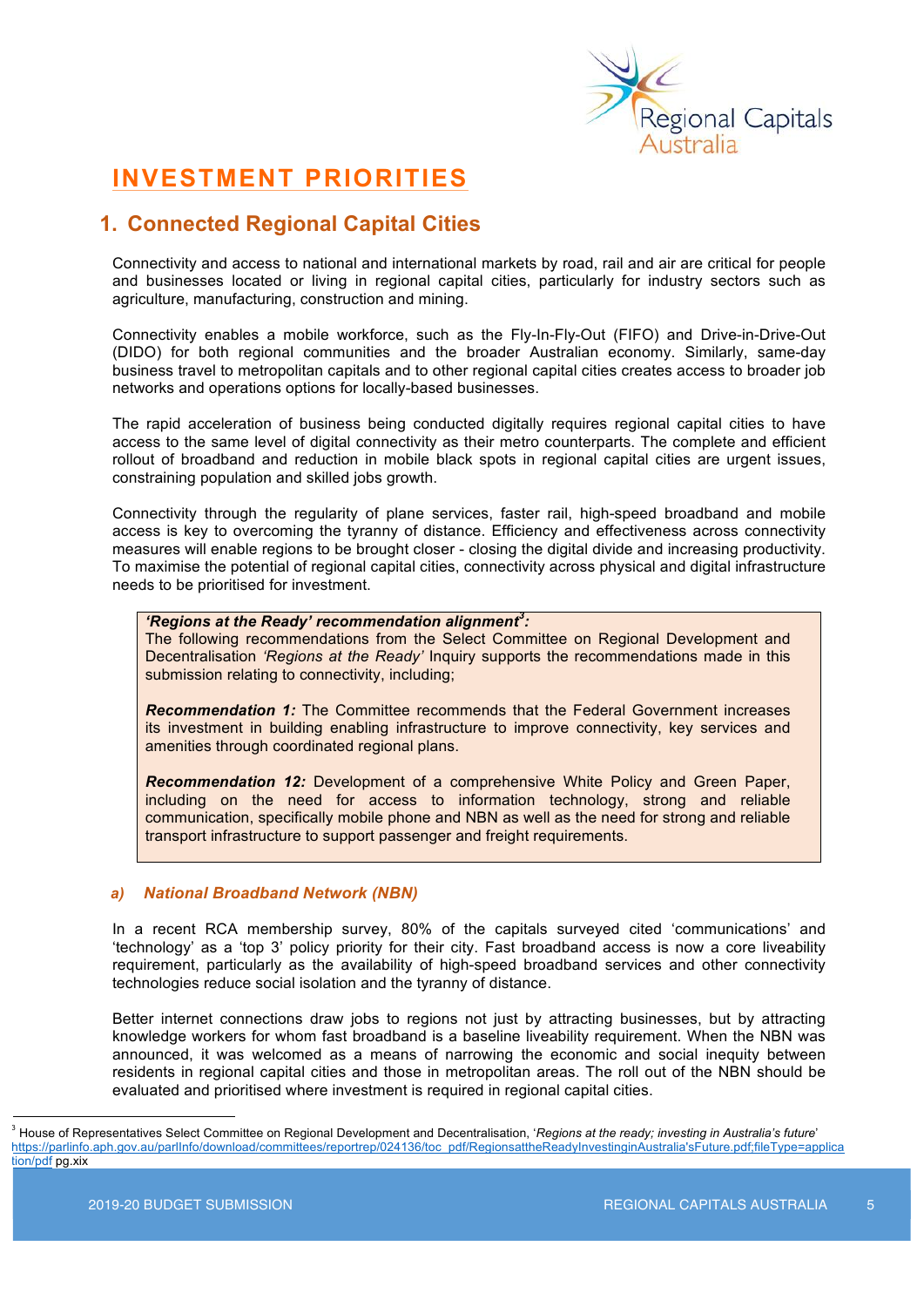

#### *RCA Recommendation:*

- 1. Prioritise regional capital cities in the roll-out of the National Broadband Network continues;
- 2. Prioritise the investment of Full Fibre to the Premise in regional capital cities; and
- *3.* Undertake an annual review of the quality of broadband service across regional capital cities to establish connectivity gaps*.*

#### *b) Regional Rail:*

High-speed rail dramatically improves the accessibility of regional and rural areas and appeals to a mobile workforce, enabling people to commute to capital cities while enjoying the affordable and relaxed lifestyle of regional capital cities. RCA has welcomed the Federal Government's announcement of a \$20 million funding package to support the development of 'faster rail' business cases, which are vital to building connected regions.

State Governments of all persuasions, who are generally responsible for funding and developing regional rail business cases have not always prioritised this investment in the last decade, leading to extraordinary and unsustainable congestion in metropolitan cities. The amount of resources required to build assessable business cases is a financial burden regional capital city councils are not able to bear further funding by the Australian Government should be made available to ensure regional rail projects can be identified and assessed. It is also imperative that regional projects are prioritised for the \$10 billion in funding under the 2017 National Rail Program.

#### *RCA Recommendation:*

- 1. \$100 million (over four years) in additional funding to support the development of regional city rail connectivity projects under "faster-rail" program; and
- 2. Prioritisation of regional capital city faster rail projects under the National Rail Program.

#### *c) Regional Roads:*

Regional roads are enabling connectors, which provide access to national and international markets while creating opportunities for employment, tourism and access to key services in neighbouring regional towns. Investing in roads infrastructure contributes directly to a city's economy by providing jobs, increasing value-add spending and lifting productivity both within the regional capital city and the surrounding region.

RCA has welcomed the scheduled investment over next decade through the new Roads of Strategic Importance (ROSI) and the Roads to Recovery Program that will deliver funding of \$4.4 billion from 2013-14 to 2020-21. This is a significant step forward in meeting the existing gaps in road infrastructure. RCA recommends that the Federal Government prioritises this funding into regional roads, providing crucial infrastructure to connect regional communities and metropolitan cities to one another.

- *1)* Increase investment to upgrade roads and construction in regional capital cities, particularly for regional capital cities where a hub and spoke effect enables inter-regional employment opportunities; and
- *2)* Increase the flexibility of available funding in road programs to develop feasibility studies and business cases that will allow for potential upgrades of roads between regional capital cities.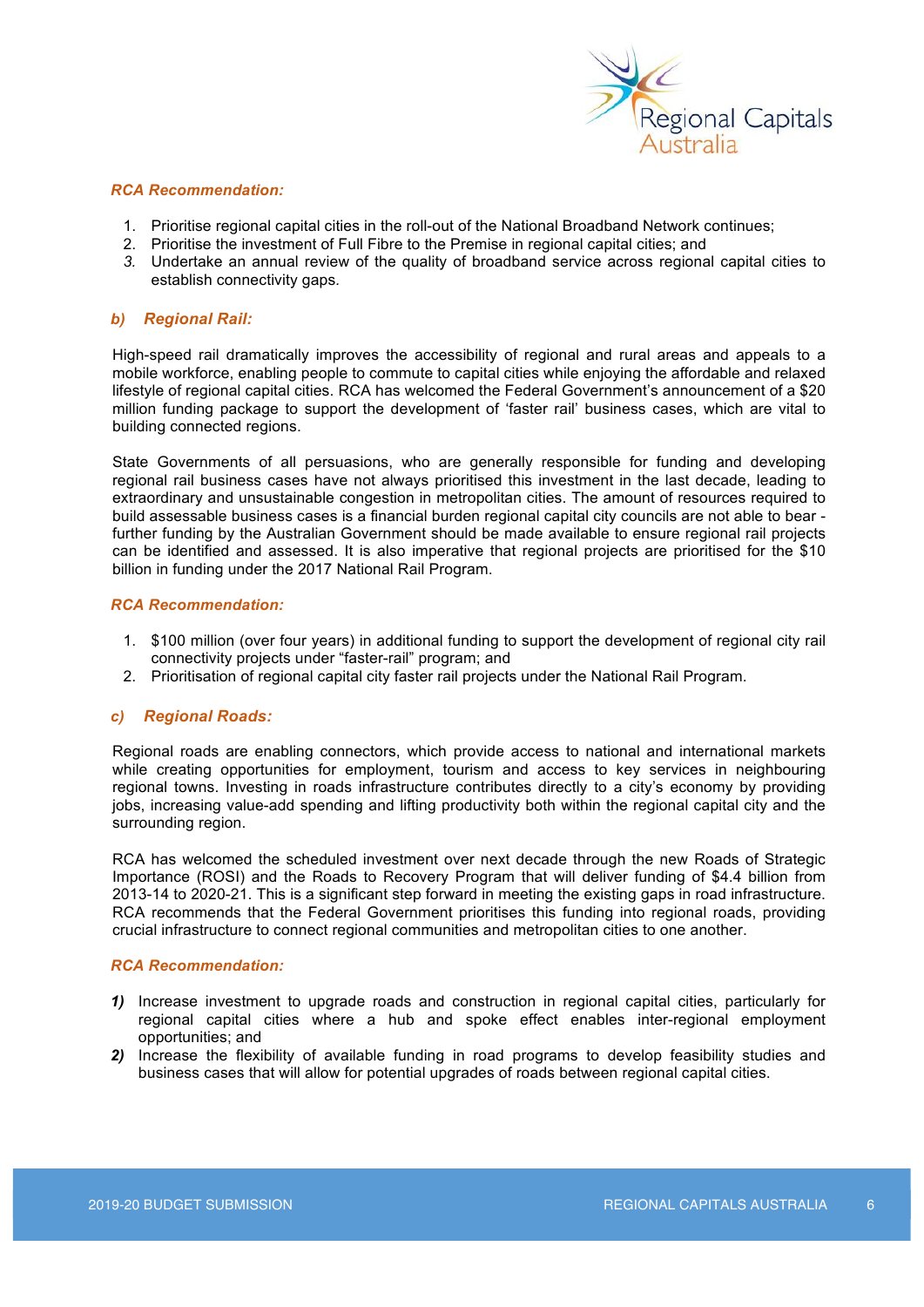

#### *d) Regional Airports:*

The airports in regional capital cities play a crucial role as essential infrastructure in connecting individuals, facilitating trade, providing employment and supporting tourism. Regional airports are hubs for emergency and medical services and also play a large role in same day business travel to metropolitan/capital cities and enabling FIFO employment.

Airfreight is also an emerging opportunity for regional economies where the existence of regions premium goods are in demand from growing world markets. Across Australia in 2016-17, airfreight trade was worth \$130 billion, or 21% of total trade<sup>4</sup>. As capital city airports continue to face the demands of population growth, unlocking the potential of regional airports to increase of airfreight capacity and share in the airfreight trade presents a win-win for the Australian economy.

However, the cost of urgent upgrades in regional capital city airports, which suffer from to World War II infrastructure as well as the increasing burden of ongoing security upgrades are onerous. Nearly 40% of regional airports expect persistent budget deficits over the next 10 years. Across Australia's regional airport network, it is expected that the annual budget deficit for regional airports will be \$17 million per year, equating to a \$170 million shortfall over 10 years.

#### *RCA Recommendation:*

- 1. Funding the minimum shortfall of \$170 million for essential maintenance and upgrades to ensure the sustainability of the regional aviation network; and
- 2. Providing increased flexibility for programs like the Building Better Regions Fund to include funding for feasibility studies and business case development to allow regional airports to diversify their operations offering.

#### *e) Mobile Black Spots:*

Mobile coverage is of significant concern to regional capital cities. The knowledge economy, which regional capitals can contribute to greatly, is based on mobile connectivity. The 2015 Infrastructure Australia Audit has projected that *"demand for telecommunications infrastructure will continue growing faster than GDP growth".* This growth is largely due to business and consumer demand for services that increasingly depend on high volumes of data. This includes agriculture, tourism and financial services – industries that drive regional economies. Mobile access also facilitates community safety and access to social infrastructure such as medical services, social connectedness and liveability factors around wellbeing.

RCA welcomed the June 2018 announcement by the Government of an investment of \$25 million in Round 4 of the Mobile Black Spot Program for regional and remote communities across Australia. Regional capital cities should be clearly prioritised for further funding to ensure they are not left behind in economic connectivity and competitiveness.

- 1 Invest an additional \$500 million over three years to enable the prioritisation of regional capital cities in the roll out of the Mobile Black Spot Program; and
- 2 Set aside funding for monitoring and evaluation post program rollout and a contingency of funding to undertake additional work as required.

 <sup>4</sup> Commonwealth of Australia, Inquiry into National Freight and Supply Chain Priorities, Supporting paper No. 1, Air freight, March 2018, https://infrastructure.gov.au/transport/freight/freight-supply-chain-priorities/supporting-papers/files/Supporting\_Paper\_No1\_Air\_freight.pdf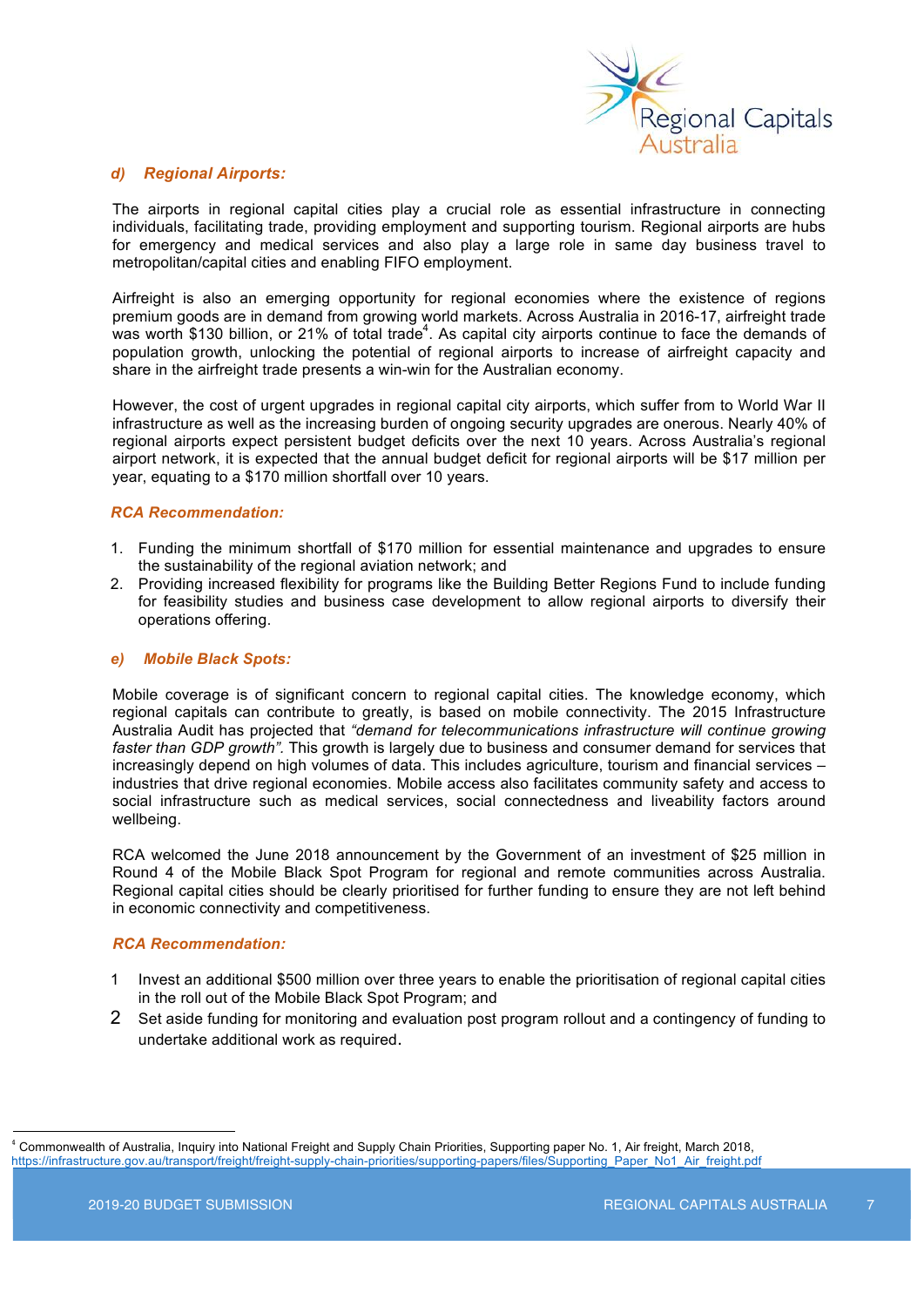

### **2. Productive Regional Capital Cities**

Regional capital cities are the hubs through which the majority of Australia's agribusiness and resources exports move. They are also employment centres for wider regional areas, where demand for service sectors is growing. Collectively, Australia's regions account for around 40% of total national economic output and most importantly, have a stabilising effect on Australia's economy.<sup>5</sup>

Regional capital cities will continue to be key to Australia's global competitiveness, but more must be done to ensure they are able to adapt successfully to local structural economic change and emerging market trends. To remain competitive at a local and global level, regional capital cities need to capitalise on their core strengths while ensuring there is adequate diversification of industry and labour force to guard against industry-specific downturns and economy-wide shocks if they are to have an effective service based labour force that can support primary and secondary industries.

Achieving the diversification of industry, building the labour force and encouraging greater economic productivity can be more rapidly undertaken by funding the decentralisation of public services initiatives and providing incentives for businesses to shift to regional capital cities.

#### *a) Decentralisation*

The rise of connectivity technology and the changing drivers of Australia's economy towards knowledge roles presents numerous opportunities. The decentralisation of government departments and the private sector also presents a unique opportunity to build on the economic capability of Australia's regional capital cities through economic diversification. There are numerous benefits of decentralisation for employees and employers including cost-saving, workplace flexibility, greater workforce participation, increased business resilience and reduced costs.

RCA notes that there is a growing trend of Australian employees using technology to work remotely and recommends that a program of teleworking is supported by Government. The results from the Characteristics of Employment Survey conducted by the Australian Bureau of Statistics (ABS) in 2015 indicated that of the 11.6 million people employed in Australia, 3.5 million were teleworkers, which has been steadily increasing over time. Previous efforts at government decentralisation have proven to be successful.<sup>6</sup> (see our submission http://regionalcapitalsaustralia.org/wpcontent/uploads/2017/09/Decentralisation-Reg-Development-Submission-FINAL-1.pdf)

- 1 Funding is allocated for an accelerated decentralisation program to enable the Australian Public Service to relocate staff to regional capital cities; and
- 2 Provide a teleworking budget for Commonwealth employees and set yearly targets for each Commonwealth department, corporate entity and statutory authority to offer teleworking opportunities for a percentage of its staff.

<sup>&</sup>lt;sup>5</sup> Regional Australia Institute, 'The Economic contribution of regions to Australia's prosperity', <u>http://www.regionalaustralia.org.au/wp-content/uploads/Talking-Point-The-</u><br>economic-contribution-of-regions-to-Australia'

economic-contribution-of-regions-to-Australia's-prosperity\_to-send.pdf <sup>6</sup> House of Representatives Select Committee on Regional Development and Decentralisation, '*Regions at the ready; investing in Australia's future*' https://parlinfo.aph.gov.au/parlInfo/download/committees/reportrep/024136/toc\_pdf/RegionsattheReadyInvestinginAustralia'sFuture.pdf;fileType=application/pdf pg.xxvii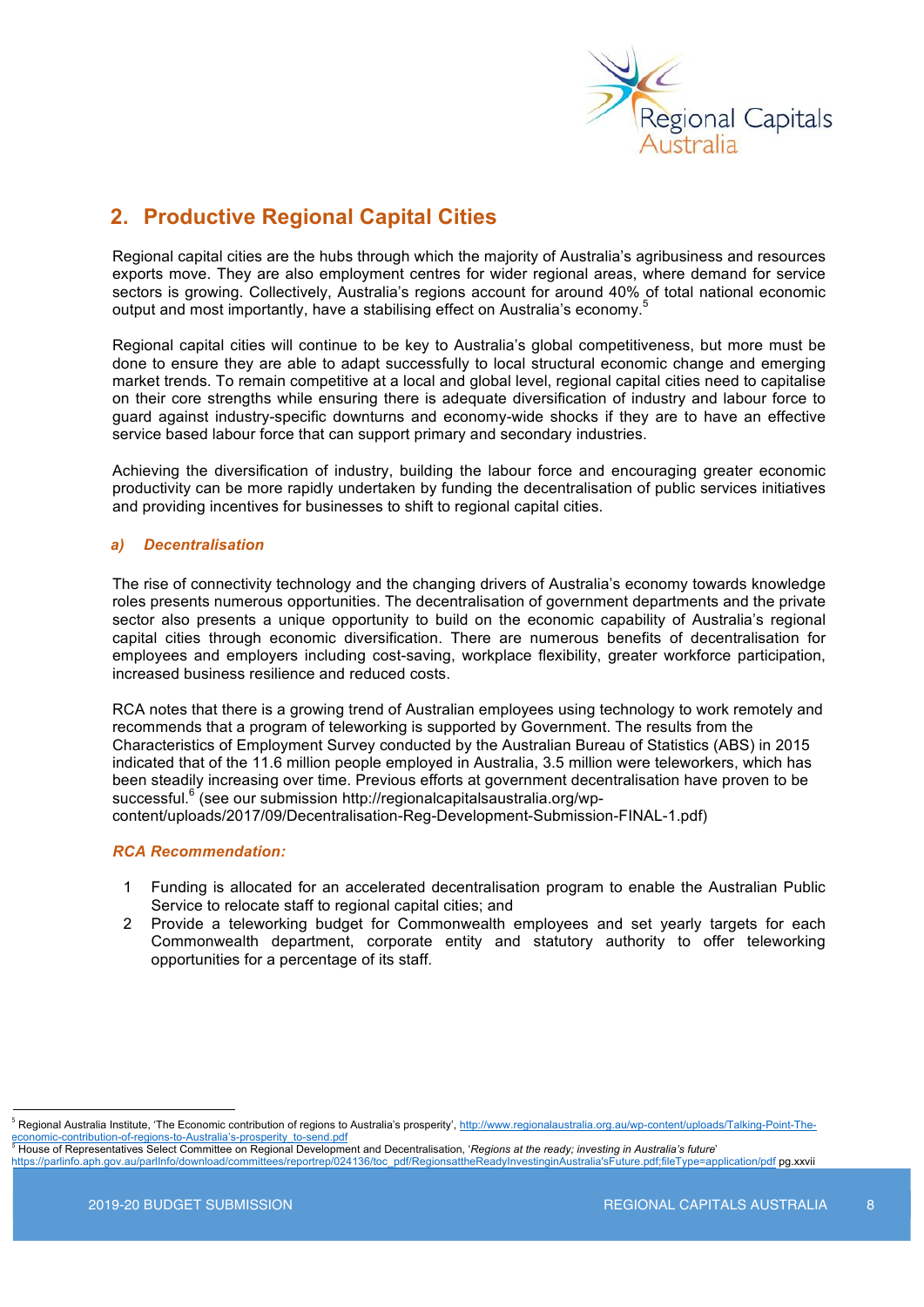

#### *'Regions at the Ready' recommendation alignment<sup>7</sup> :*

Select Committee on Regional Development and Decentralisation *'Regions at the Ready'* Inquiry reported that the '*decentralisation of public and private entities has many advantages, including alleviating congestion and pressure on capital cities'* noting that decentralisation should '*act as a catalyst for social and economic change'* and be incorporated into a broader regional strategy.

*Recommendation 6: …*decisions as to whether to decentralise an agency should be part of a broader strategy for regional development.

#### *b) Business Incentives for regional investment*

Building regional capital cities requires the creation of liveable and affordable urban forms as well as a partnership with private investors and businesses that are committed to decentralise their operations. This commitment can be fast-tracked through Federal Government investment and incentivising business opportunities in regional capital cities. The decision in 2015-16 by the Federal Government to cut the business tax rate for smaller businesses was a step forward. Further tax breaks specifically available for regional businesses should be offered to further incentivise business operation in the regions.

RCA also recommends that funding for the Federal Government Industry Innovation and Competitiveness Agenda and the investment of \$188.5 million for Industry Growth Centres is prioritised for regional capital cities.

#### *RCA Recommendations:*

- 1 Industry Innovation and Competitiveness Agenda Industry Growth Centres funding is prioritised for regional capital cities; and
- 2 Implementing tax incentives for businesses that re-establish operations in regional capital cities.

 7 House of Representatives Select Committee on Regional Development and Decentralisation, '*Regions at the ready; investing in Australia's future*' https://parlinfo.aph.gov.au/parlInfo/download/committees/reportrep/024136/toc\_pdf/RegionsattheReadyInvestinginAustralia'sFuture.pdf;fileType=application/pdf pg. xxi and pg. xxvii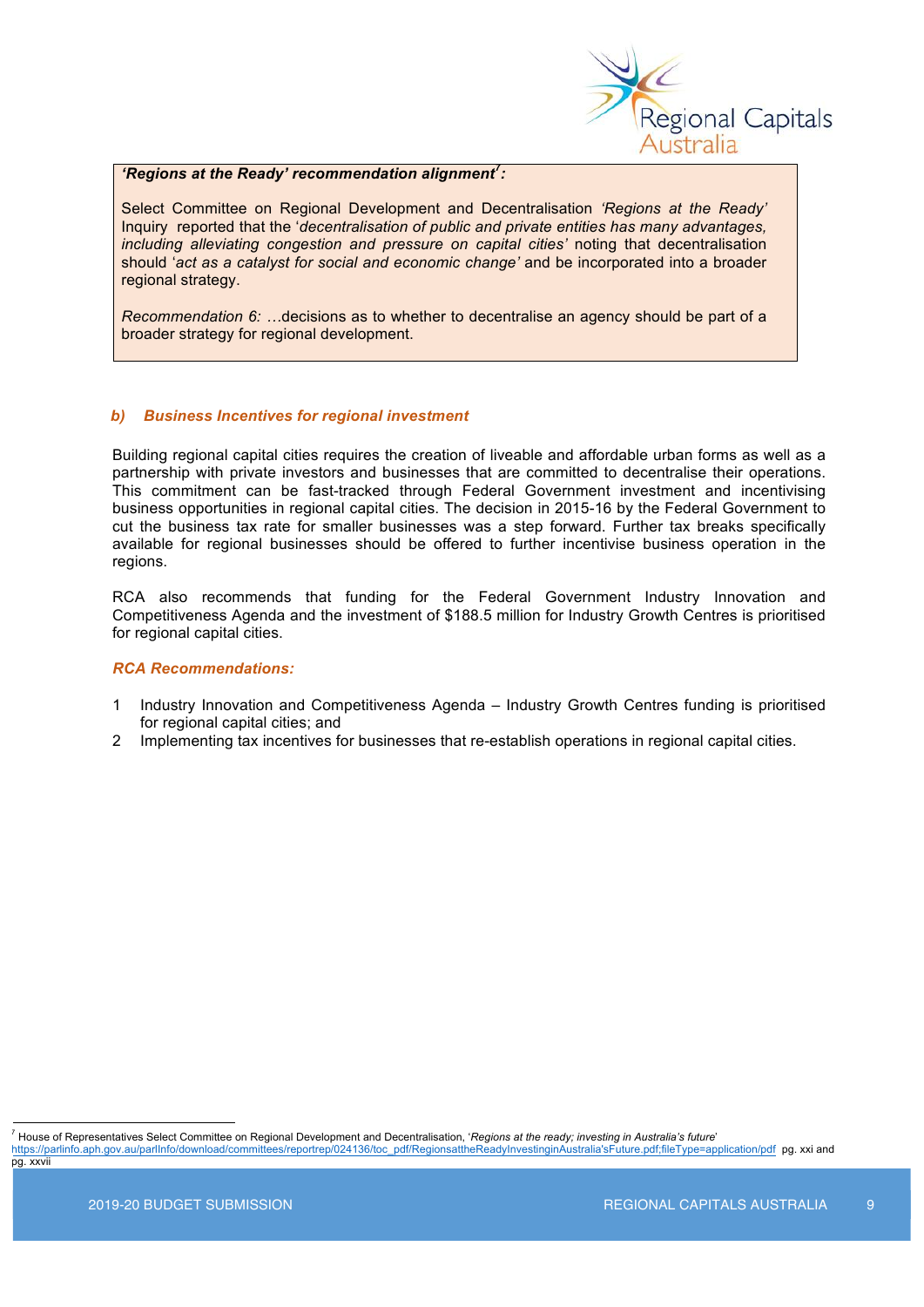

### **3. Liveable Regional Capital Cities**

Regional capital cities are seen as a desirable 'liveable alternative' rating highly for liveability; offering great lifestyle, short travel times, affordable housing and clean air. The liveability of regional capital cities offers an alternative for people and businesses seeking to escape congested metropolitan cities – people making the switch are often of a highly educated mobile workforce, bringing a diverse range of skills and innovative business models with them to the regional capital cities.

To continue to build on the liveability of regional capital cities, greater investment is required in social amenity to ensure that our member cities can not only attract a mobile workforce but also retain these workers and their families.

#### *a) Tertiary Education*

University study and research generates more highly skilled students who are better prepared to be creative and entrepreneurial to meet future job challenges. Whilst regional Australia accounts for almost 40% of the population, young people aged 15-24 years from rural and regional Australia are almost half as likely to be attending university as young people in metropolitan areas and less likely to have completed a Bachelor degree. Many more leave regional communities to undertake further education causing a significant 'brain-drain'.

Thriving regional universities are essential to help ameliorate this discrepancy. Regional universities help to train, attract and retain skilled workers required for a successful and diversified economy. Historically, students who study in regional areas are likely to remain in the regions, contributing socially and economically to their communities. They also overwhelmingly apply to courses in the fields most in demand in their areas, particularly nursing, education, agriculture and environmental courses.<sup>8</sup> Evidence to this fact has been identified by the Regional University Network, which found that 7 out of 10 graduates from regional universities have found employment in regional Australia, compared to 2 out of 10 graduates who work in the regions when they study in metropolitan areas.<sup>9</sup>

RCA welcomed the \$134.8 million investment in November 2018 for access to regional higher education provision and scholarships and also the formation of a Regional Education Expert Advisory Group as a strong commitment exploring the needs of regional students. RCA notes that other initiatives, such as the inclusion of universities in place-based initiatives including City and Regional Deals, and the restoration of the demand-driven student system for studying at university are also needed to address the inequities caused by geographic isolation and disadvantage. Ensuring that tertiary study, including both higher education and vocational education and training opportunities exist in regional capital cities will work to address the gap in educational attainment between metropolitan areas and the regions.

#### *'Regions at the Ready' recommendation alignment10:*

Select Committee on Regional Development and Decentralisation *'Regions at the Ready'* Inquiry recommended that the Federal Government:

*Recommendation 11:* strengthen the role of, and better support for, regional universities as pivotal institutions for social and economic development in regional areas.

<sup>&</sup>lt;sup>3</sup> Australian Government, Department of Education, *Undergraduate Applications, offers and acceptances 2014* 

<sup>9</sup> Jobs and Productivity Effects of the Regional Universities Network, 2018, Nous Pty Ltd

http://www.run.edu.au/resources/RUN%20Jobs%20and%20productivity%20report%20final.pdf<br><sup>10</sup> House of Representatives Select Committee on Regional Development and Decentralisation, '*Regions at the ready; investing in Austral* 

https://parlinfo.aph.gov.au/parlInfo/download/committees/reportrep/024136/toc\_pdf/RegionsattheReadyInvestinginAustralia'sFuture.pdf;fileType=application/pdf pg. xxi and pg. xxvii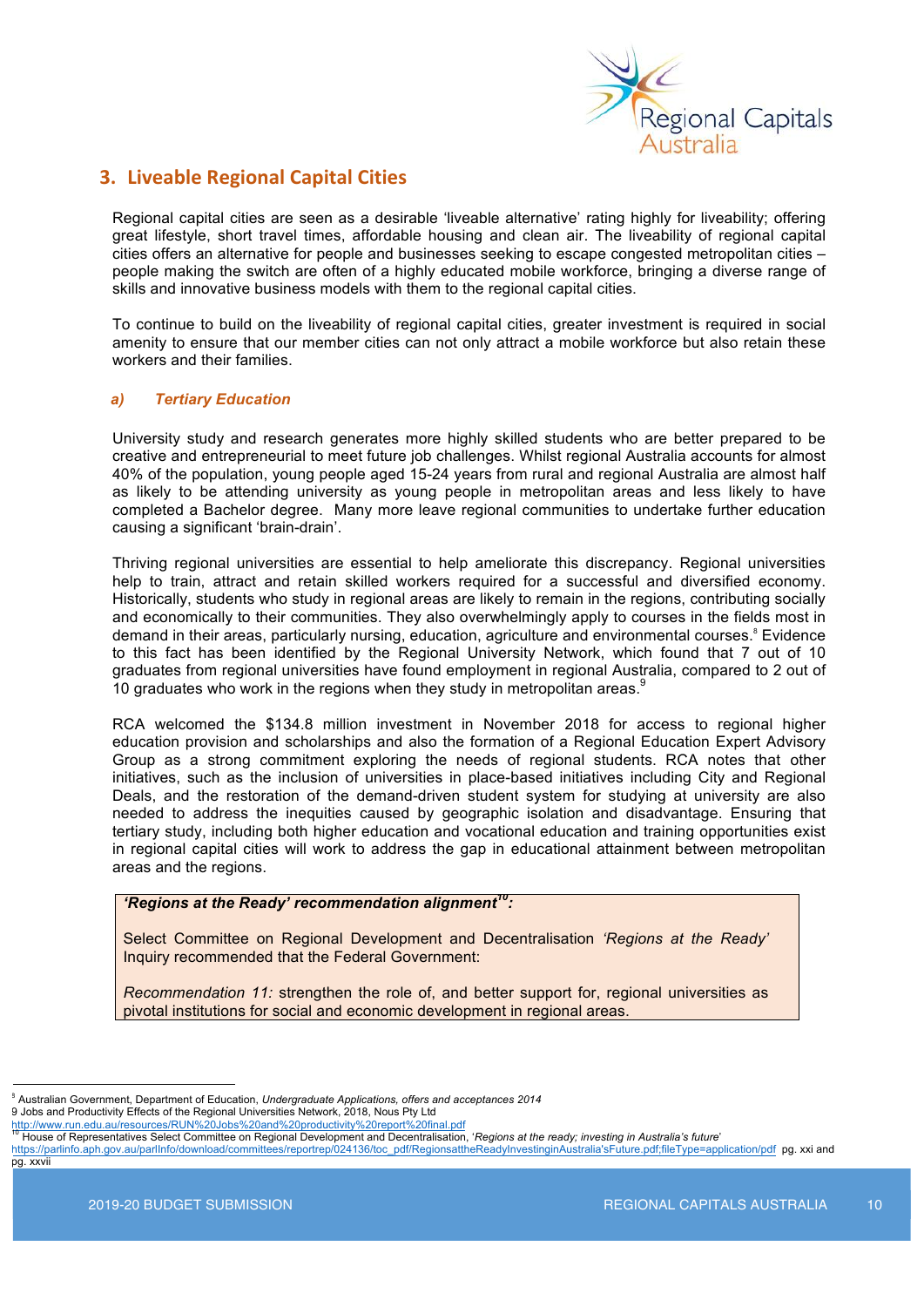

#### *RCA Recommendations:*

- 1 Restore the demand-driven student system for university places;
- 2 Provide ongoing funding for the Regional Study Hubs initiatives;
- 3 Provide more scholarship opportunities for regional students who study at regional campuses in order to cover the costs of education, accommodation and living expenses; and
- 4 Establish a fund that will allow the recommendations of the Regional Higher Education Expert Advisory committee to be delivered.

#### *b) Generating greater social amenity*

At the core of liveable regional capital cities are assets and services that build the social capacity of communities including arts centres, community sporting facilities, accessible foreshores or connected and activated Central Business Districts. High amenity regional capital cities provide the sorts of amenity that people living in metropolitan cities are accustomed to having in order to enhance their lives, while also making smaller rural towns more liveable. The amenities of regional capital cities are frequently accessed by local residents, as well as those in surrounding towns and rural areas.

Investment in social infrastructure increases amenities and attracts investment from companies and individuals, delivering regional development through a range of benefits from community maintenance to economic growth. There is a clear case for this investment, the Regional Australia Institute (RAI) estimates that for every 100,000 Australians who choose to live in regional capital cities rather than the big five metropolitan cities, that an additional \$50 billion will be released into the economy over 30 years in reduced congestion costs alone.

Existing funding such as the Building Better Regions Fund and the Regional Growth Fund do not sufficiently match need, nor do they provide certainty through long-term fund allocations. Both funding streams should be expanded in terms of funds available and extended to provide greater long-term security.

#### *'Regions at the Ready' recommendation alignment11:*

Select Committee on Regional Development and Decentralisation *'Regions at the Ready'* Inquiry recommended that the Government develop a Green Paper that investigates:

*Recommendation 12:* '…the role of amenity and social infrastructure, specifically the cultivation of social, cultural and community capital in supporting regional development'.

- 1 \$2 Billion combined Building Better Regions and Regional Growth Fund (over 4 years) that will meet the various productive and liveability needs of regional Australia. This funding should:
	- Have flexible guidelines that target regional economic and population growth;
	- Support the development of business cases;
	- Serve as a funding mechanism for projects identified as part of any Regional Deals; and
	- Like the current Regional Growth Fund and Building Better Regions Fund be able to fund small projects and large projects of over \$20 million.

 <sup>11</sup> House of Representatives Select Committee on Regional Development and Decentralisation, '*Regions at the ready; investing in Australia's future*' https://parlinfo.aph.gov.au/parlInfo/download/committees/reportrep/024136/toc\_pdf/RegionsattheReadyInvestinginAustralia'sFuture.pdf;fileType=applica tion/pdf pg. xxi and pg. xxvii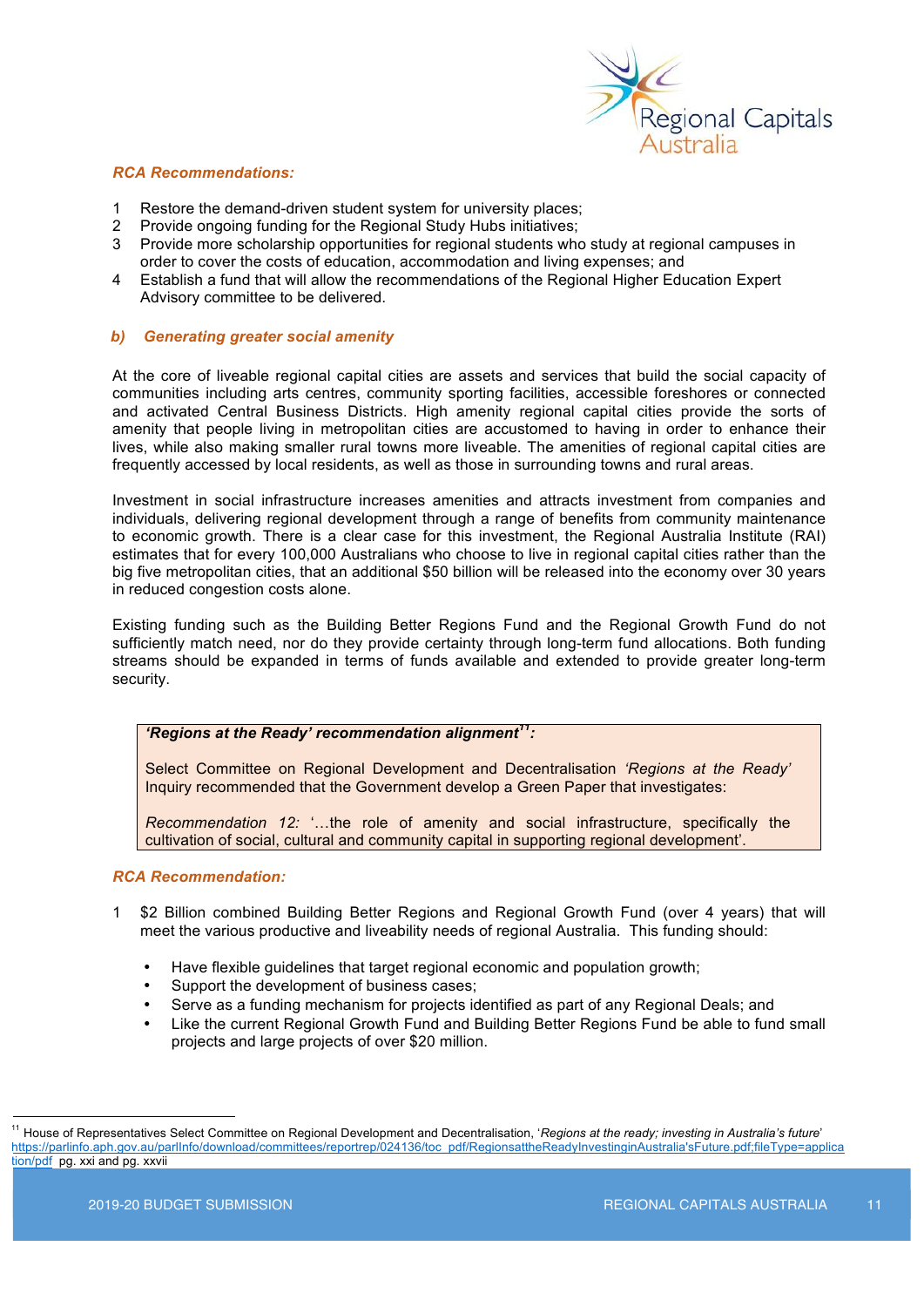

### **REGIONAL AND REGIONAL CITY DEALS**

In total, regional capital cities generate \$225 billion per annum, or more than 15 per cent of national economic activity.<sup>12</sup> With the appropriate levels of investment and commitment by the three tiers of government via Regional and City Deals, there will be scope to expand upon economic output while having a long term positive effect for Australia across a number of indicators.

Regional and City Deals represent an opportunity for genuine partnership between the three levels of government, the private sector and the community to work towards a shared vision for productive, connected and liveable cities. By aligning planning, investment and the governance required to accelerate growth and job creation, stimulate urban renewal and drive economic reforms, Regional and City Deals stimulate prosperity and increase the liveability of regional capital cities.

Regional and City Deals are a new paradigm and investment model that has a proven track record of achieving getting regional stakeholders around the table to meet the challenges of and too growth as well as contributing to improvements for metropolitan cities.

As the nation's productivity continues to decline, the development of a network of socially and economically thriving regional capital cities should be the objective of all levels of government. Regional and City Deals should be seen as a mechanism to achieving this outcome.

#### *'Regions at the Ready' recommendation alignment13:*

Select Committee on Regional Development and Decentralisation *'Regions at the Ready'* Inquiry recommended that:

*Recommendation 3: T*he Federal Government's City Deals program should be extended to provide development and opportunity to cities, towns and regional communities.

- 1 Assign appropriate funding for the Department of Regional Development, Infrastructure and Cities to design a process to allow for the next round of Regional and Regional City Deals; and
- 2 Use the \$2 Billion Building Better Regions / Regional Growth Fund as a source of funding for the federal component of any Regional / Regional City Deals.

<sup>&</sup>lt;sup>12</sup> Submission by RCA, House of Representatives Standing Committee on Infrastructure, Transport and Cities Inquiry into: The Australian Government's role in the

development of cities July 2017. http://regionalcapitalsaustralia.org/wp-content/uploads/2017/08/Cities-paper-working-FINAL-04-August.pdf pg. 3<br>
<sup>13</sup> House of Representatives Select Committee on Regional Development and De

advInvestinginAustralia'sFuture.pdf:fileType=application/pdf pg. xxi and pg. xxvii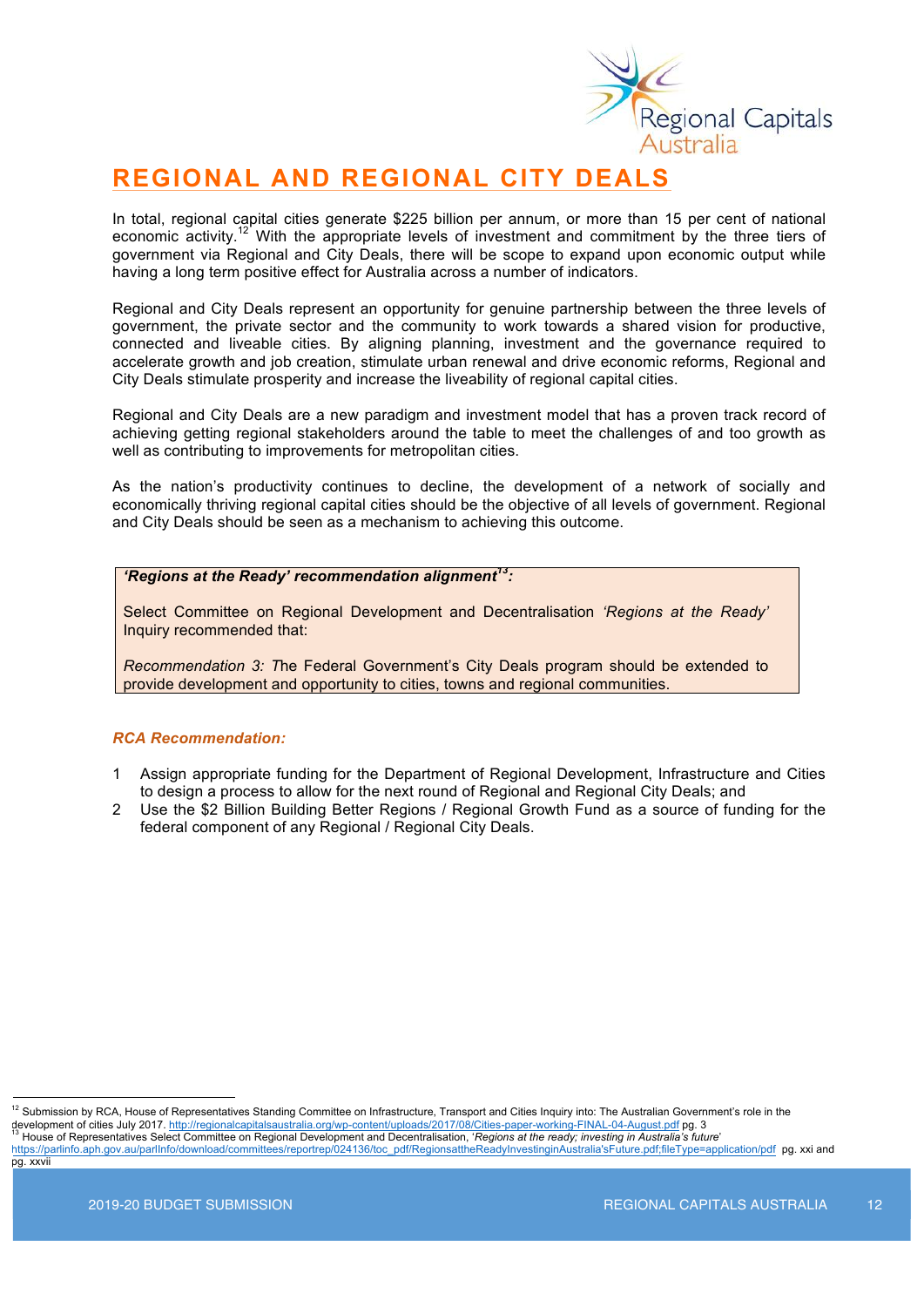



| <b>National</b><br><b>Broadband</b> |    | Prioritise regional capital cities for additional funding as the roll-out of the National Broadband Network continues                                                                                                            |
|-------------------------------------|----|----------------------------------------------------------------------------------------------------------------------------------------------------------------------------------------------------------------------------------|
| <b>Network</b><br>$(NBN)$ :         | 2  | Prioritise the investment of Full Fibre to the Premise in regional capital cities                                                                                                                                                |
|                                     | 3  | Undertake an annual review of quality of broadband service across Regional Capital Cities to establish connectivity gaps                                                                                                         |
| Rail<br><b>Connectivity</b>         | 4  | \$100 million (over four years) in additional funding to support the development of regional city rail connectivity projects under<br>"faster-rail" program                                                                      |
|                                     | 5  | Prioritisation of regional capital city faster rail projects under the National Rail Program                                                                                                                                     |
| Access by<br><b>Roads</b>           | 6  | Increase investment to upgrade roads and construction in regional capital cities, particularly for regional capital cities where a<br>hub and spoke effect enables inter-regional city employment opportunities                  |
|                                     | 7  | Increase the flexibility of available funding in road programs to develop feasibility studies and business cases that will allow for<br>potential upgrades of roads between regional capital cities                              |
| Regional<br><b>Airports</b>         | 8  | Funding the minimum shortfall of \$170 million for essential maintenance and upgrades to ensure the sustainability of the<br>regional aviation network                                                                           |
|                                     | 9  | Providing increased flexibility for programs like the Building Better Regions Fund to include funding for feasibility studies and<br>business case development to allow regional airports to diversify their operations offering |
| <b>Mobile Black</b><br><b>Spots</b> | 10 | Invest an additional \$500 million over three years to enable prioritisation of regional capital cities in the roll out of the Mobile<br><b>Black Spot Program</b>                                                               |
|                                     | 11 | Set aside funding for monitoring and evaluation post programme roll-out and a contingency of funding to undertake additional<br>work as required                                                                                 |
| <b>Decentralisatio</b>              | 12 | Funding is allocated for an accelerated decentralisation program to enable the Australian Public Service to relocate staff to<br>حماظام اجطاحكم اجعدكمكم                                                                         |